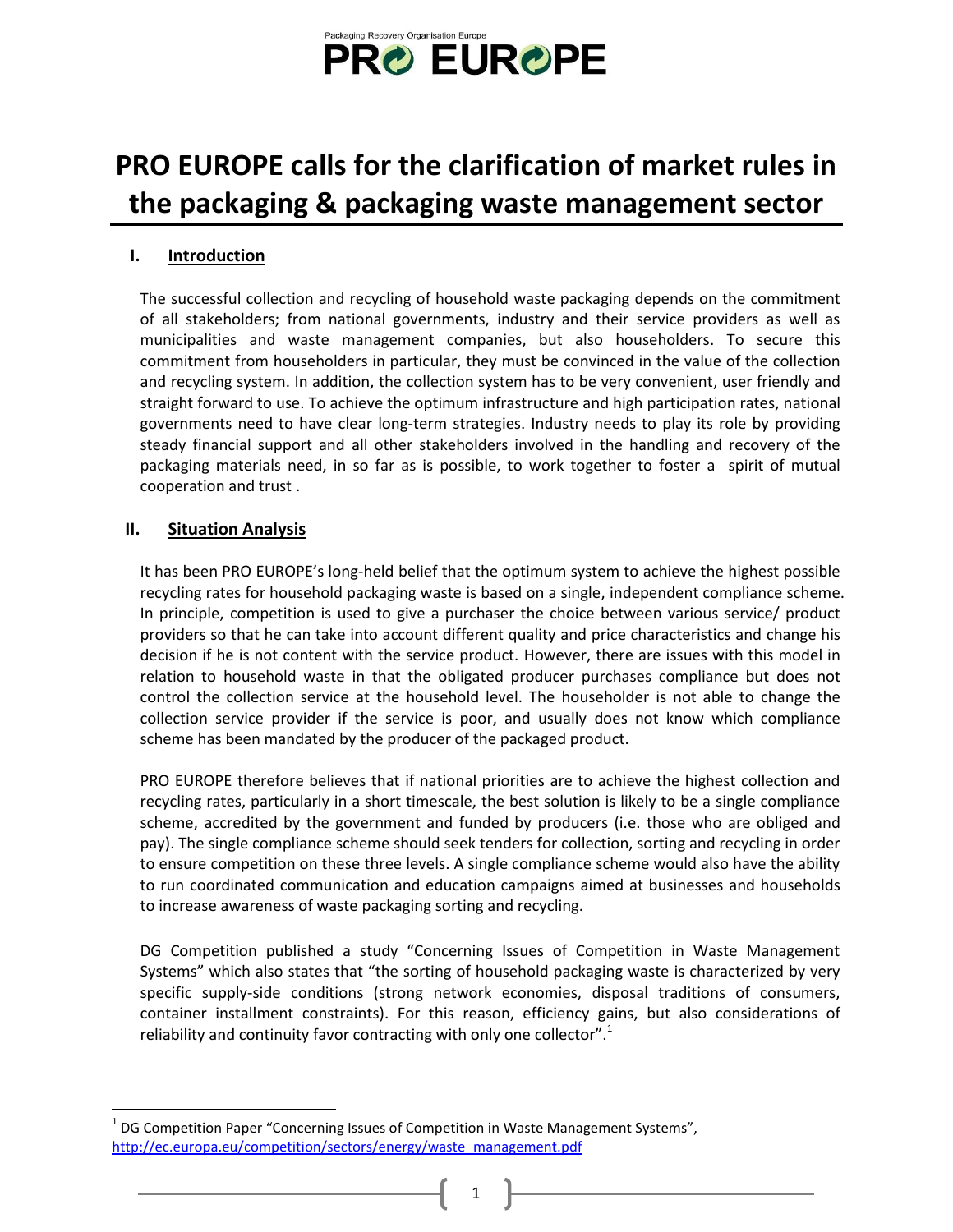

However, where a single, independent compliance scheme is not the chosen system of a national government or the relevant stakeholders, PRO EUROPE believes that there are several key factors that have to be taken into account to ensure a level playing field for all involved.

## **III. PRO EUROPE key recommendations**

Ideally a clear and consistent legislative framework should be put in place, in order to ensure that competition is fair and does not disrupt the efficient operation of the system to the extent that recycling rates are jeopardized.

PRO EUROPE members believe that market rules, once introduced in the system, should be equally respected by all stakeholders in a transparent and fair manner.

These are our suggested key principles for the efficient functioning of an open market in the packaging & packaging waste management sector:

 **A level playing field is necessary to ensure that free riders as well as irresponsible compliance schemes who exploit loop holes in the legislation, should not be permitted to jeopardize the existing selective collection infrastructure.**  Key issues here are;

- a significant number of free-riders amongst obligated companies,
- lack of enforcement by national authorities
- collected packaging that is not properly recycled
- service providers acting in an area not not clearly legally determinated

These issues can significantly undermine the system as a whole because they reduce the funding available for legitimate activity.

## **Clear definitions in packaging legislation are essential to ensure that common standards are applied**

Definitions of key terms such as obligated packaging and any exemptions must be clear and certifiable to avoid the creation of legal loopholes, which can be potentially exploited by organisations or companies to circumvent required quality standards. PRO EUROPE observes that there primarily is a need for clear and binding definitions to differentiate between e.g. packaging vs. product and household packaging vs. transport/commercial packaging.This latter definition is essential in order to clearly specify the household sector on which the impact of unregulated competition can be particularly detrimental.

### **Competent authorities must ensure that legislation is properly enforced on the ground**

In cases where legislation allows for an open market with multiple compliance schemes, competent authorities need to take a very active role in enforcing legislation and monitoring the performance of the competing schemes to ensure that standards are applied equally to all without discrimination. Exemptions from joining a compliance scheme such as self-compliance, voluntary point-of-sale programs, etc. must be clearly defined and strictly monitored to ensure that obligated producers are strictly complying with their obligation. In particular, governments must commit sufficient resources to ensure that EU Directives and national regulations are adequately enforced, thus ending the continued prevalence of free riders.

2  $\parallel$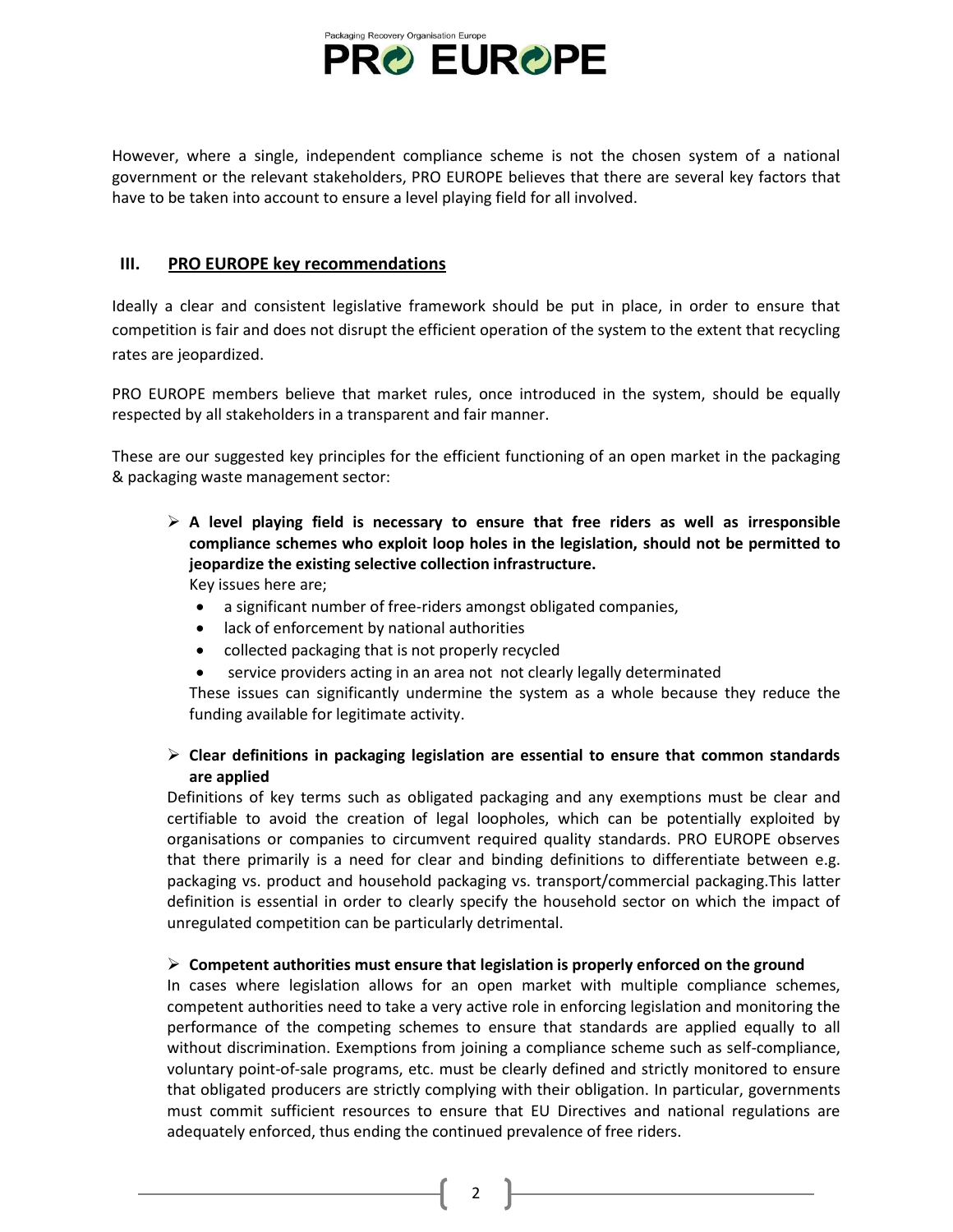

It is therefore crucial that a competent and independent authority is designated and made responsible, ideally at national or federal level, to implement monitoring procedures and implement effective enforcement action when necessary. The example of the UK shows that such an authority can play a major role in a market shared by over 20 different compliance schemes through its rigorous checking of operational plans provided by the schemes as well as regular audits.

At the very least a voluntary code of practice, agreed and established between all schemes to ensure a level playing field, is necessary. In this case, strict contract guidelines are necessary, as well as control and sanctioning measures to avoid non-compliance or breach of the agreement terms. In short, competition should be decided by performance, not by the level of creativity in exploiting legal loopholes and lack of enforcement.

## **Competition should not have a negative impact on the packaging collection system the householder is accustomed to.**

Competition should be enabled to make use of synergies and to provide a high level of convenience for consumers, (i.e. competition by means of cooperating in the use of a single infrastructure rather than building up parallel collection systems at the households, which will only confuse consumers). Participation of competitors entering the market in the existing collection scheme should be achieved by contractual engagement directly with each system, or if appropriate, with Public Administration or with the system already organizing collection. Such arrangements should not inhibit innovation and communication, and overhead costs for running and optimizing the collection should be shared among those providing the service.

### **Abuses such as cross-subsidy should be prohibited**

PRO EUROPE believes that where compliance schemes also deliver the collection of packaging (so called "vertical integration"), legislation needs to ensure this practice is neither anticompetitive nor unfair. In principle, PRO EUROPE has no issue with compliance schemes or recyclers of packaging using this packaging to meet the obligation of their member companies, but only providing it is like-for-like. For example, schemes should never be permitted to use lowcost commercial packaging to offset a member company's obligation for higher cost household packaging. Neither should they cross subsidise the collection of one material with another, unless this is consistent with clear and enforced rules which are applied equally to all operators. There should be clear recycling targets for all materials as well as requirements guaranteeing execution of actual recycling in accordance with the European Directive on Packaging and Packaging Waste.

#### **Vertical integration should be very carefully monitored**

If compliance schemes are vertically integrated, i.e. have as shareholders businesses generating most of their revenues from the collection, sorting and/or recycling of used packaging, particularly secondary materials, there may be a risk that these compliance schemes favor contracting with their own shareholder companies for the collection, sorting and/or treatment/recycling of the materials. This could carry risks regarding the negative impact on

3